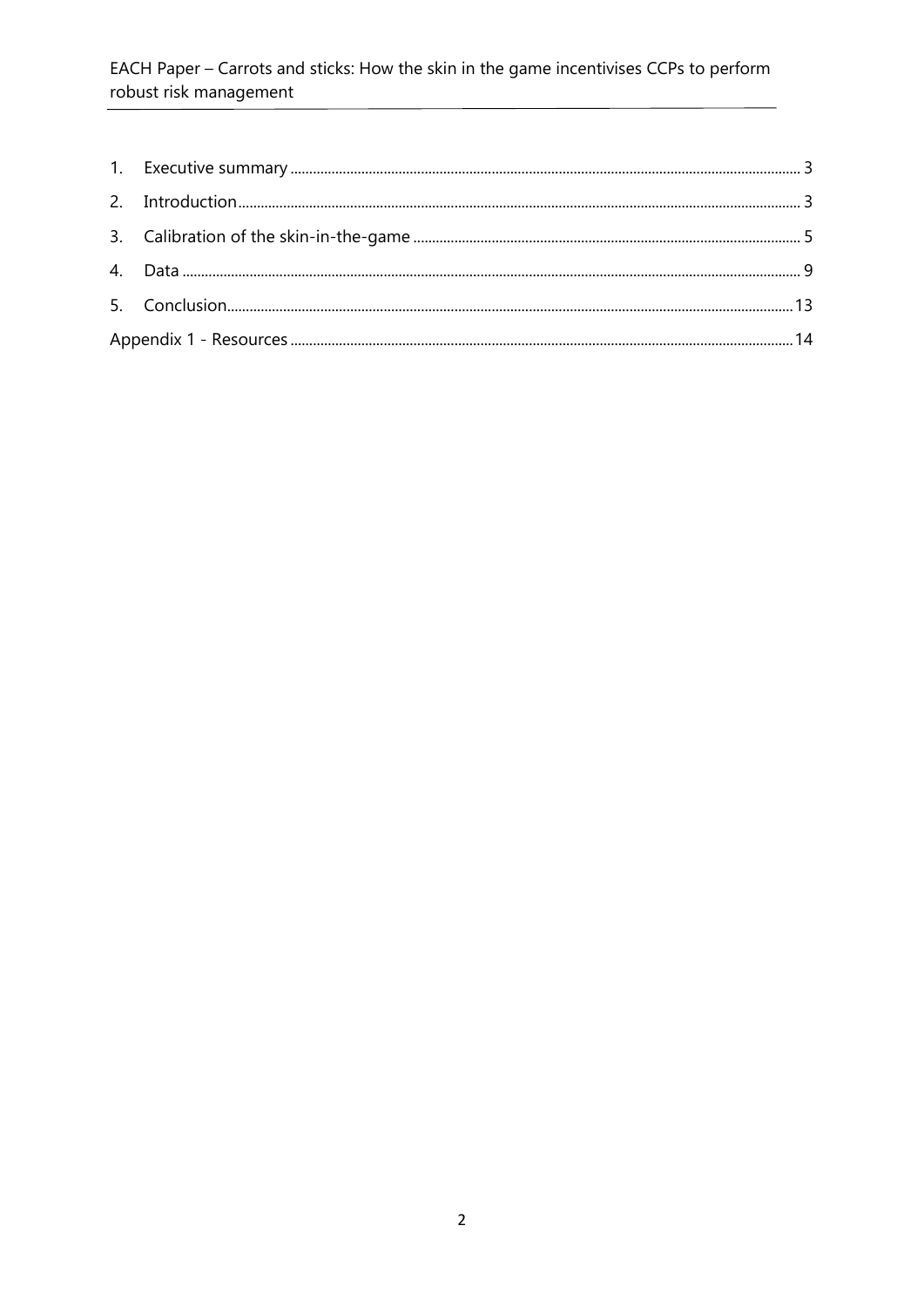# <span id="page-2-0"></span>1. Executive summary

With this paper the European Association of CCP Clearing Houses (EACH) aims to discuss the concept of **skin-in-the-game (SIG)**, consider its purpose, compare it to the purpose of other default management resources available at the Central Counterparty Clearing House (CCP) as part of the CCP's default waterfall, as well as explain why EACH is of the opinion that the current calibration of SIG as included in the European Market Infrastructure Regulation (EMIR)<sup>1</sup> is adequate.

The **purpose of SIG** is to ensure the CCP is incentivised to perform robust risk management and that an alignment between the CCP's and clearing members' interests is in place. With their own funds at risk immediately after the contributions of the defaulting clearing member are exhausted, CCPs are very strongly incentivised to exercise prudent risk management to limit the impact on their own funds, thereby limiting the impact on non-defaulted members' funds.

EACH considers that the **current calibration of SIG as included in the EMIR legislation is adequate** because it is proportionate to the size of the CCP, reflects the role of the CCP as risk manager and is calculated on the capital that covers the risk that the CCP is responsible for.

Any attempt to alter the current calibration of the CCP's SIG under EMIR, such as linking it to the CCP's default fund, has the potential of threatening the risk management benefits provided by CCPs, which were crucial to contain the recent financial crisis.

# <span id="page-2-1"></span>2. Introduction

## The role of CCPs

CCPs are independent risk managers for their clearing members (the "members") and mitigate risk by holding pre-funded resources to absorb potential losses due to the default of one or several members. The vast majority of these resources are pledged by the CCP's clearing members as margin (following the 'defaulter pays first' principle) and default fund (following the 'mutualisation' principle as and when the defaulter's resources are exhausted).

The CCP has the primary responsibility for setting margin levels – sufficient to cover all but the most extreme market movements – and default fund requirements that accurately reflect the risk of the transactions that are being cleared, striking the right balance between 'defaulter pays first' and 'mutualisation' principles. For EU CCPs, these requirements are codified in EMIR. The **balance between 'defaulter pays first' and 'mutualisation' principles must ensure that incentives are set in a manner that optimises risk management, preserves market integrity and avoids any moral hazard** that could negatively influence the behaviour of the

<sup>&</sup>lt;sup>1</sup> <https://eur-lex.europa.eu/legal-content/EN/TXT/PDF/?uri=CELEX:32012R0648&from=EN>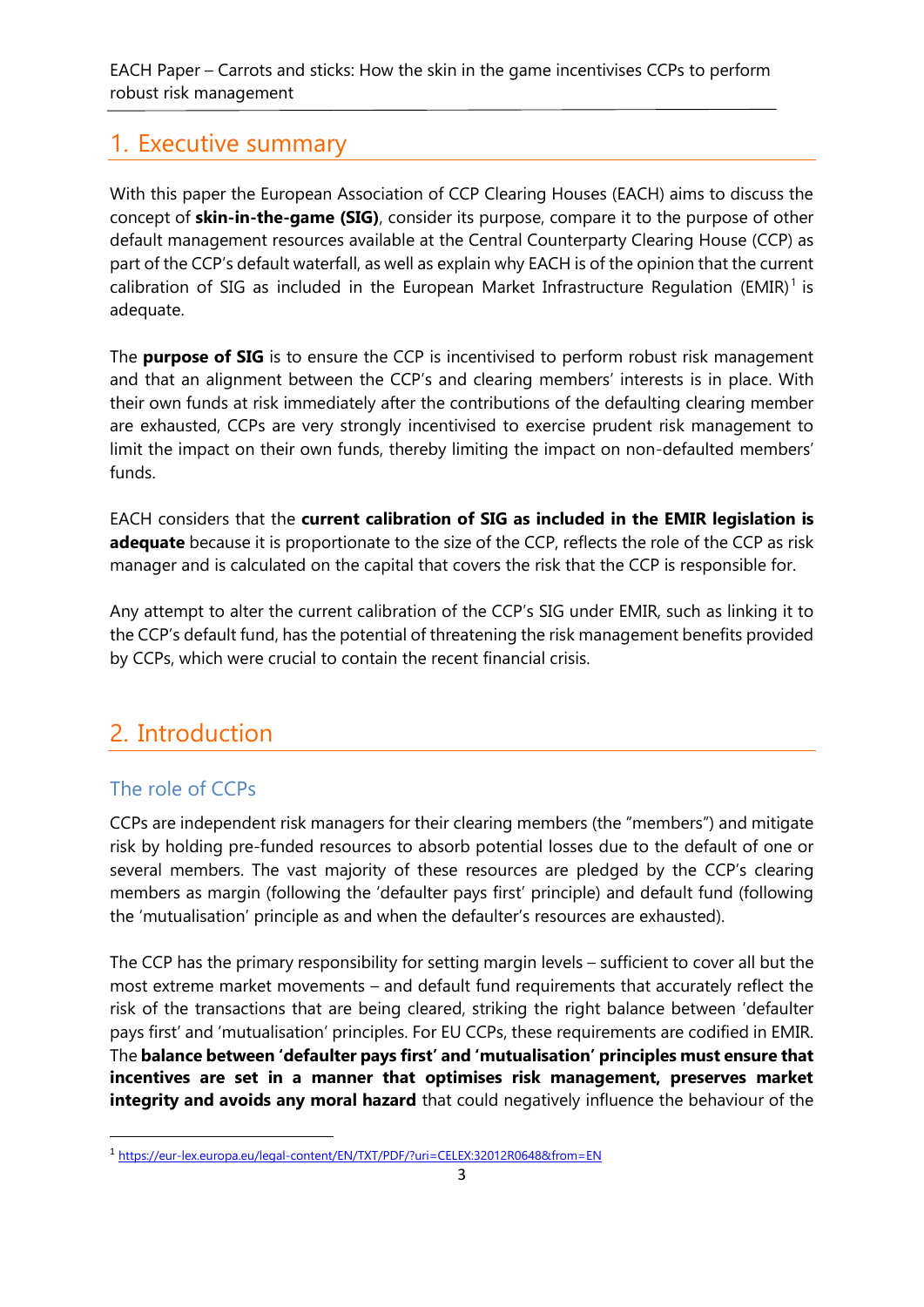clearing members. Thus, while collateralisation and risk management are operated by the CCP, members contribute to the default fund in proportion to the risk that they have brought to the CCP. In the spirit of EMIR and best risk practices, CCPs' success is measured by the protection of members' funds. CCPs regularly perform stress tests<sup>2</sup> to ensure the potential impact of a member default is minimized. Any losses that would impact the mutualised pool of funds would critically damage a CCP's reputation and standing in the market and with regulators.

Given the central role of CCPs as risk managers and the crucial importance of setting the incentives appropriately in the waterfall, **it is best practice for the CCP to contribute some of its own capital to such waterfall right before the use of the mutualised resources**. Such contribution creates direct **SIG** for the CCP, which demonstrates the CCP's commitment to prudent risk management while also ensuring CCPs maintain appropriate incentives to perform robust risk management to minimise losses under a default.

### The role of SIG

SIG is therefore the component of the CCP's default waterfall prior to mutualisation that is contributed by the CCP and, in Europe, corresponds to a **percentage of its regulatory capital under the EMIR legislation**. With their own funds at risk immediately after the contributions of the defaulting clearing member are exhausted, in addition to the business risk associated with failing to manage the default appropriately, CCPs are further incentivised to exercise prudent risk management. This ensures CCPs calculate an appropriate amount of margin and default fund for each member to limit impact the waterfall, including on their own funds and the funds of non-defaulted members. **Figure 1** depicts the different resources that form the CCPs' default waterfall.

| <b>CCPs' Default waterfall</b>                                                                    | <b>Contributed by</b>       | <b>Purpose</b>                                                                                |
|---------------------------------------------------------------------------------------------------|-----------------------------|-----------------------------------------------------------------------------------------------|
| 1.- Membership criteria                                                                           | <b>CCP/Clearing members</b> | • To ensure a robust CCP structure                                                            |
| 2.- Variation margin requirements<br>3.- Initial margin requirements<br>4- Default Fund (Def. CM) | <b>Clearing members</b>     | To cover potential losses of<br>٠<br>risk takers (Defaulter pays)                             |
| 5.- CCP's Skin-in-the-Game (SITG)                                                                 | CCP.                        | • To incentivise the risk manager<br>• To demonstrate alignment of CCP<br>and market interest |
| 6.- Mutualised Default Fund (Non-<br>Def. CM)                                                     | <b>Clearing members</b>     | To cover potential losses of<br>٠<br>risk takers (Mutualisation)                              |

**Figure 1**: The default waterfall of a CCP

<sup>\*</sup> Def. CM = Defaulting clearing member

<sup>&</sup>lt;sup>2</sup> <http://www.eachccp.eu/wp-content/uploads/2015/12/EACH-What-is-clearing.pdf>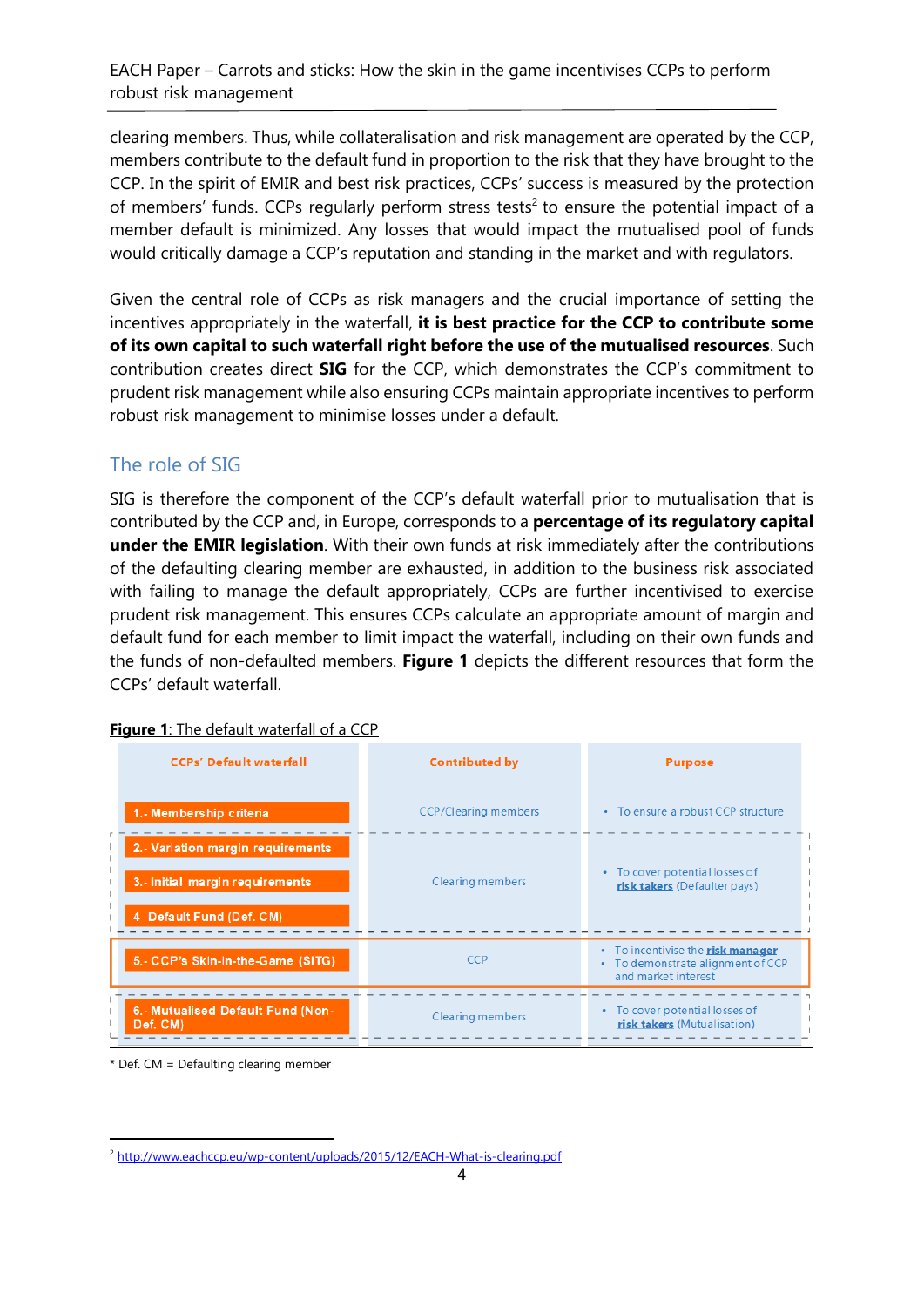The purpose of **SIG** is to ensure the CCP performs robust management and demonstrate alignment between the CCP's and clearing members' interests. CCPs are very strongly incentivised to exercise prudent risk management to limit impact on their own funds, thereby limiting the impact on non-defaulting members' funds. SIG is a firm, quantifiable demonstration to the market and members of a CCP's accountability to its own risk management standards. Failure to implement a robust default management process and set margins and default fund contributions at an appropriate level to cover potential losses to a particular confidence level will hit the CCP first, to both its SIG funding and market confidence in its business model. A very different purpose is instead served by the **default fund**, which is meant to cover potential losses caused by clearing member defaults in scenarios beyond those included under the defined confidence interval covered by the initial margin (i.e. tail risk). By sharing tail risk, clearing members obtain a very safe CCP at a relatively low cost.

It is therefore clear that, considering their different purposes, **SIG and clearing members' contribution to the default fund cannot be compared**, and calibrating the former as a function of the latter would not lead to a better risk management from the CCP's side, but rather to the CCP subsidizing some of the default losses that the clearing members are responsible for. In addition, it should be taken into consideration that, once the SIG is exhausted, CCPs lose the entire amount of capital dedicated to that purpose. On the contrary, clearing members do not automatically lose their whole contribution to the default fund: instead, they may lose only part of it or even find themselves in a winning position if they manage to acquire the position at a discounted rate during auctions.

# <span id="page-4-0"></span>3. Calibration of the skin-in-the-game

### In the European Union and the United Kingdom

Since the financial crisis, CCPs have been subject to stringent requirements at the European level (EMIR) and global level, through the CPMI-IOSCO Principles for Financial Market Infrastructures (PFMIs) $3$ , in compliance with which EU and UK CCPs must maintain clear and transparent default management processes, including detailed accounts of under what circumstances the mutualised funds of non-defaulting clearing members can be accessed and how the CCP plans to replenish that funding. In addition, the PFMIs recommend, in **Principle 4**, that "an FMI should effectively measure, monitor, and manage its credit exposures to participants and those arising from its payment, clearing, and settlement processes. An FMI should maintain sufficient financial resources to cover its credit exposure to each participant fully with a high degree of confidence" and recommends that CCPs involved in activities with a more-complex risk profile or that are systemically important in multiple jurisdictions should maintain additional financial resources sufficient to cover a wide range of potential stress scenarios that should include, but not be limited to, the default of the two participants and their affiliates. Principle 4 also states that a CCP waterfall may "include a defaulter's initial

<sup>3</sup> <https://www.bis.org/cpmi/publ/d101a.pdf>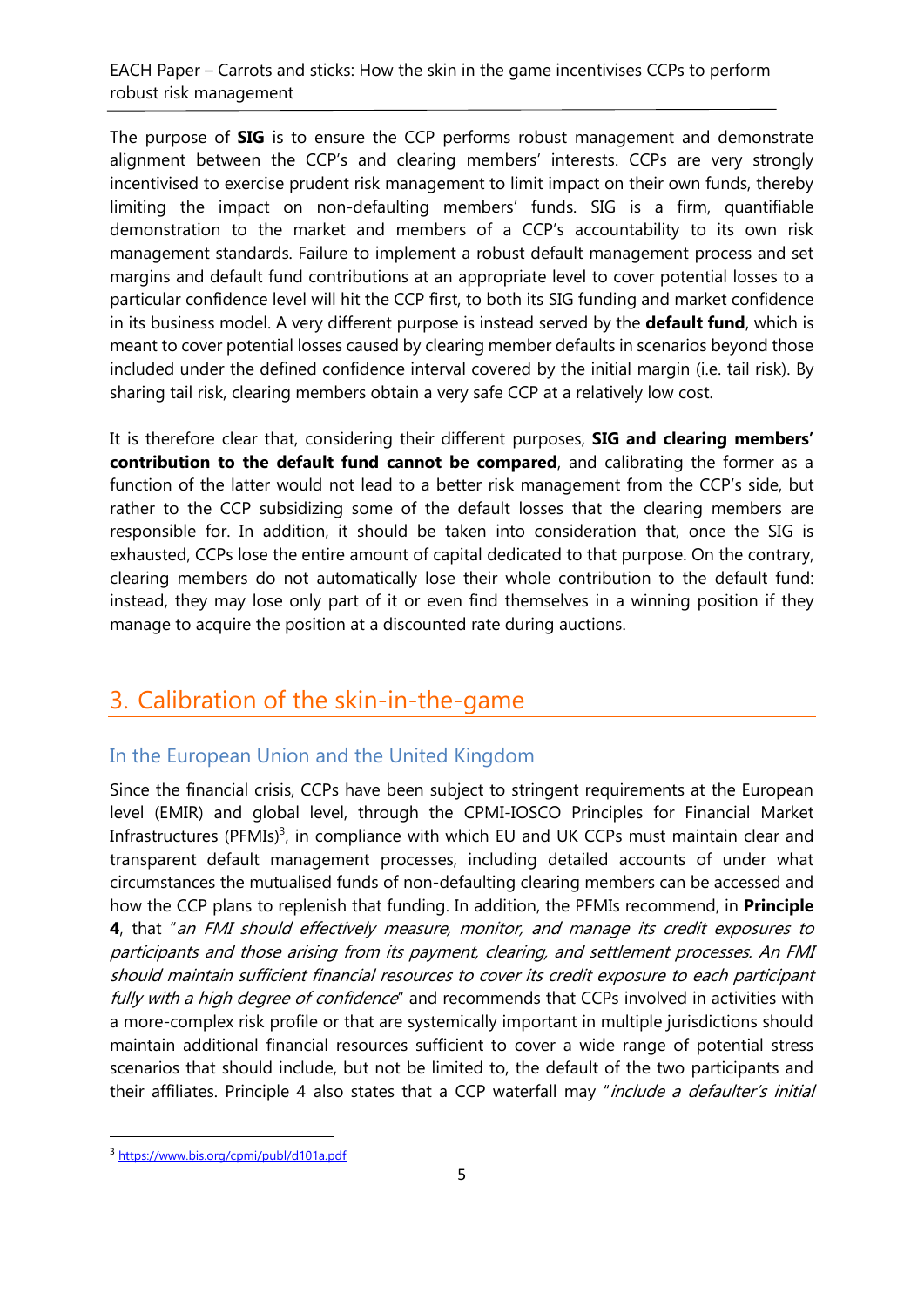margin, the defaulter's contribution to a prefunded default arrangement, a specified portion of the CCP's own funds, and other participants' contributions to a prefunded default arrangement".

Furthermore, it is important to point out that CCPs in the EU and the UK are regulated and supervised by their National Competent Authorities (NCAs), colleges of supervisors and ESMA as applicable in line with relevant law.

Because of its role as an incentive and demonstration of robust risk management, it is essential that SIG is adequately calibrated. **EMIR enshrined the best practice of CCP waterfalls** as a sequence of:

- i. defaulter pays first (i.e. the defaulter's contribution to the default fund),
- ii. CCP's SIG contribution,
- iii. mutualisation across non-defaulting clearing members.

Article 43 of EMIR includes minimum standards for all three components, while Article 35 of the EMIR RTS 153/2013<sup>4</sup> sets the minimum level of the CCP's contribution to 25% of its capital **requirements**. This calibration was suggested by ESMA as a result of the public consultations that took place in the process of designing the EMIR legislation. Based on the comments from respondents, ESMA concluded that 'a percentage of 25% seems appropriate and still effective in providing adequate incentives for CCPs to properly structure their risk management<sup>5</sup>.

As depicted in **figure 2**, in line with Article 16 of EMIR the CCP's capital shall be:

- proportionate to the risk stemming from the activities of the CCP<sup>6</sup>;
- sufficient to ensure an orderly winding-down or restructuring of the activities over an appropriate time span;
- an adequate protection of the CCP against credit, market, counterparty, operational, legal and business risks.

This makes SIG relative to the risk management responsibilities of the CCP. Therefore, the way in which SIG is currently calculated depends on parameters such as the **size of the CCP** and is **revised on an annual basis**. It is also important to underline that the topic of the CCP's capital requirement were **not identified as an issue** either by ESMA or the European Commission when reviewing EMIR, and therefore there is **no quantitative/qualitative evidence** that the current calibration of SIG may be inadequate.

<sup>4</sup> <http://eurlex.europa.eu/LexUriServ/LexUriServ.do?uri=OJ:L:2013:052:0041:0074:EN:PDF>

<sup>&</sup>lt;sup>5</sup> [https://www.esma.europa.eu/sites/default/files/library/2015/11/2012-600\\_0.pdf](https://www.esma.europa.eu/sites/default/files/library/2015/11/2012-600_0.pdf)

 $6$  Article 16 of EMIR states that the total capital of CCP shall be high enough to address potential winding down or restructuring, operational and legal risks, credit, counterparty, and market risk as well as business risks.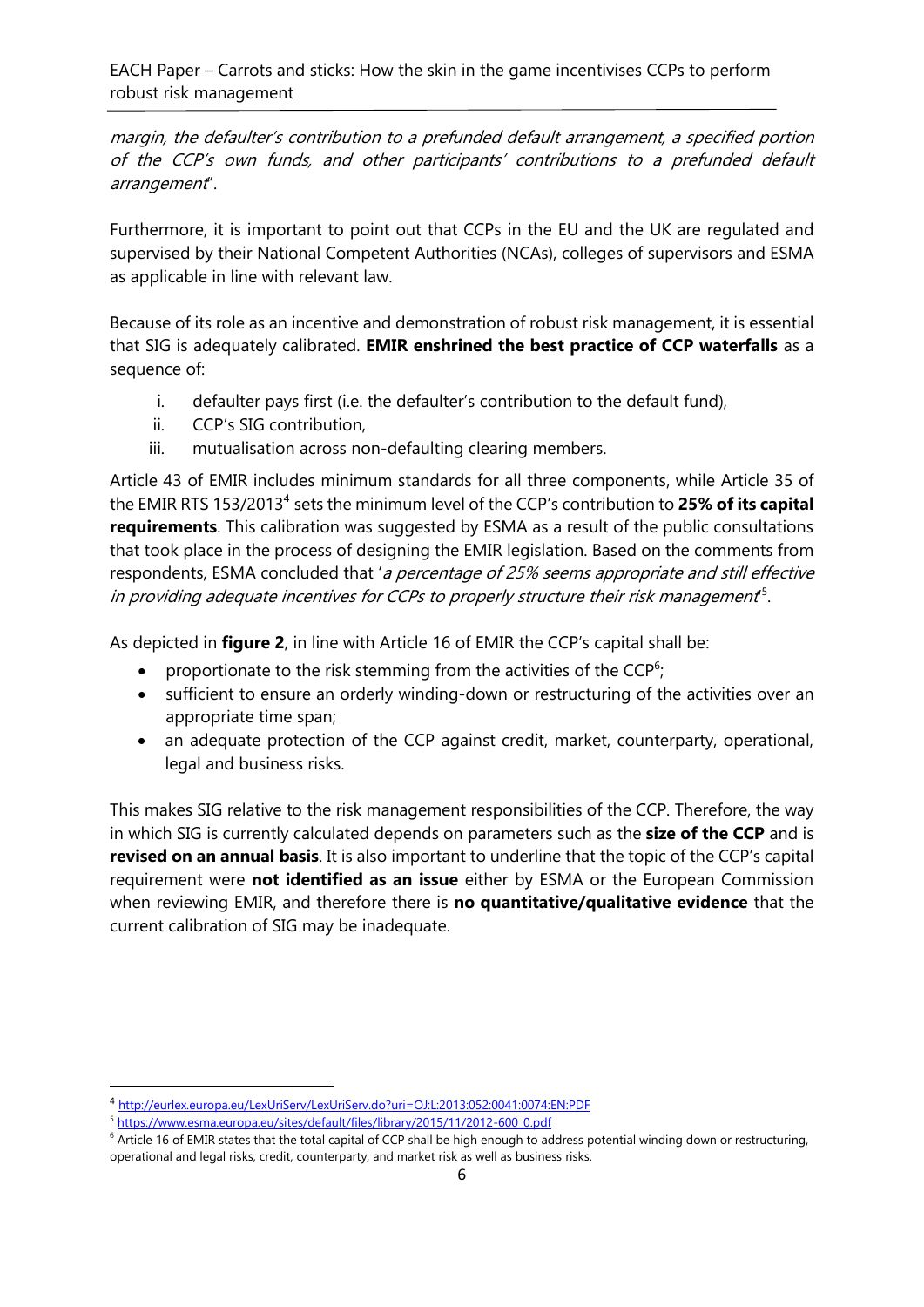

#### Foreign legislation

International standards are silent regarding a minimum amount of SIG that a CCP must dedicate. As already mentioned, **Principle 4 of the PFMIs** requires FMIs to maintain sufficient financial resources to cover their credit exposure to each participant fully with a high degree of confidence, and encourages systemically important CCPs to maintain additional financial resources sufficient to cover a wide range of potential stress scenarios. The 2017 Report "Resilience of central counterparties (CCPs): Further guidance on the PFMI" $7$  also remits to national legislation to regulate on the amount of own resources to provided by the CCPs, stating that a CCP "should identify the amount of its own financial resources to be applied towards losses resulting from a participant default; this amount may be in excess of any minimum amount required by law."

In this regard, the **United States**, paragraph (a)(1) of section § 39.11 of "Financial Resources" of the Derivatives Clearing Organization General Provisions and Core Principles<sup>8</sup> states that "A derivatives clearing organization shall have adequate financial, operational, and managerial resources, as determined by the Commission, to discharge each responsibility of the derivatives clearing organization. A derivatives clearing organization shall maintain sufficient financial resources to cover its exposures with a high degree of confidence. [...]" One of the financial resources available to satisfy such requirements is the derivatives clearing organization's own capital, but the legislation does not specify any minimum amount (paragraph (b)(1)). On the

<sup>&</sup>lt;sup>7</sup> <https://www.bis.org/cpmi/publ/d163.pdf>

<sup>8</sup> [https://www.federalregister.gov/documents/2020/01/27/2020-01065/derivatives-clearing-organization-general-provisions](https://www.federalregister.gov/documents/2020/01/27/2020-01065/derivatives-clearing-organization-general-provisions-and-core-principles)[and-core-principles](https://www.federalregister.gov/documents/2020/01/27/2020-01065/derivatives-clearing-organization-general-provisions-and-core-principles)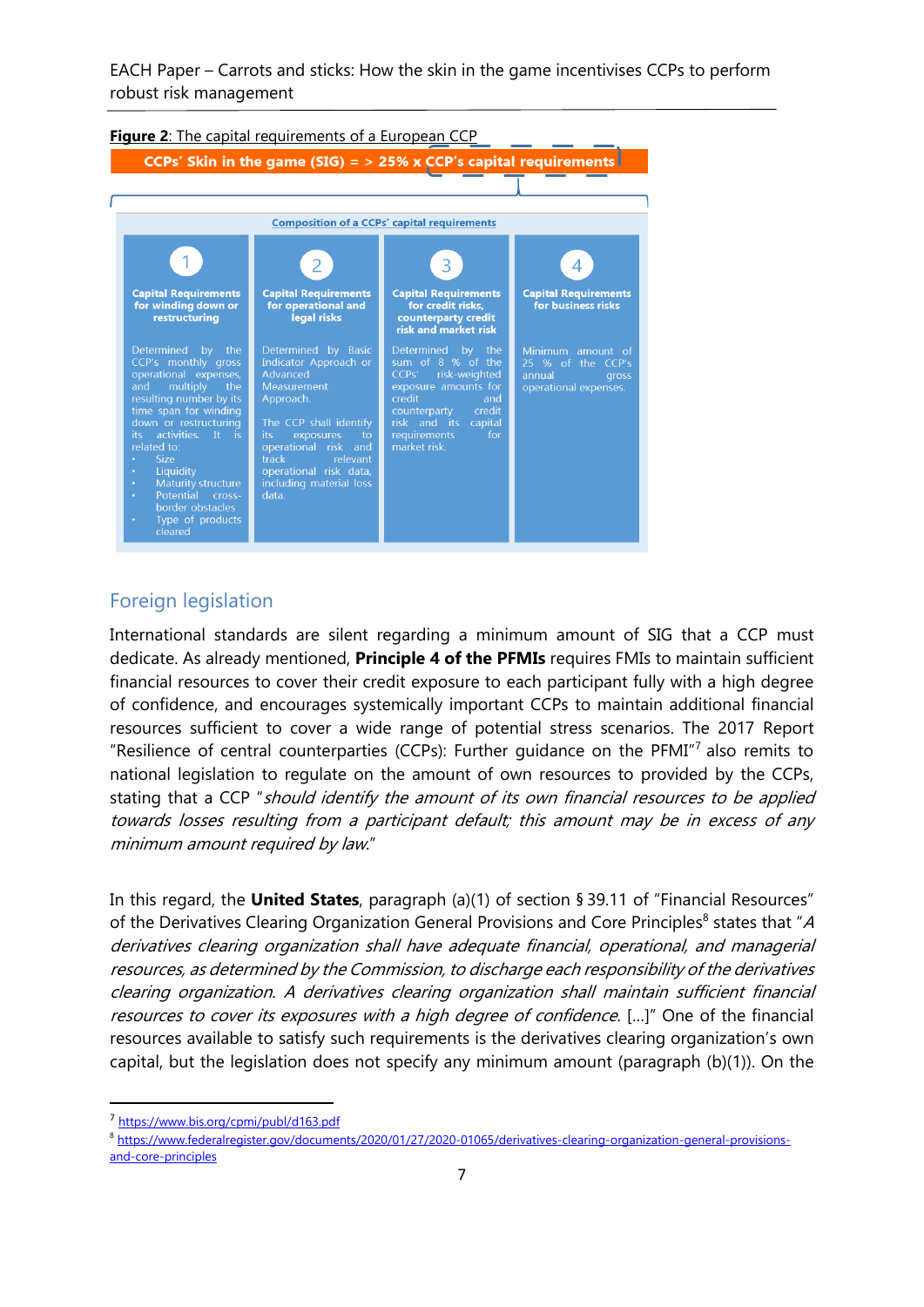contrary, paragraph (c) clarifies that, for the calculation of financial resources requirements, derivatives clearing organization shall have reasonable discretion in determining the methodology used.

**Australia** also does not define a minimum amount of SIG, but rather incorporates the PFMIs in its Financial Stability Standards for Central Counterparties (CCP Standards<sup>9</sup>). However, it is worth noting that in 2013, in the context of an application by an Australia CCP –ASX Clear (Futures) – for recognition in the EU, the Reserve Bank issued a supplementary interpretation of the CCP Standards that applies to domestically licensed CCPs in Australia that offer clearing services to clearing participants that are either established in the EU or subject to EU bank regulations<sup>10</sup>. The supplementary interpretation specifies that "the Bank would expect that a material proportion of pooled financial resources comprised a central counterparty's own resources, and, further, that a sufficient proportion of such resources would be drawn first in the event that a defaulting participant's margin and other contributions were exhausted, so as to ensure that the central counterparty faced appropriate incentives to set robust risk management standards".

For what concerns **Canada**, the CPMI-IOSCO 2018 report "Implementation monitoring of PFMI: Level 2 assessment report for Canada<sup>"11</sup> finds that all Principles, except for Principle 7, have been implemented in a complete and consistent manner through the implementation measures of the Canadian authorities. The main implementation measures assessed for Canada concerning PFMI Principle 4 comprise the Bank of Canada's Risk-Management Standards for Designated FMIs (Bank of Canada Standards), the CSA's National Instrument 24-102 on Clearing Agency Requirements (NI 24-102)<sup>12</sup> and the related Companion Policy (24-102CP)<sup>13</sup>. The Bank of Canada Standards fully incorporates the Principles and key considerations articulated in the PFMIs, without specifying a minimum level of SIG, while the NI 24-102 and the 24-102CP only establish that "a recognized clearing agency that operates as a central counterparty must dedicate and use a reasonable portion of its own capital to cover losses resulting from one or more participant defaults".

A similar comment can be made with regards to **Japan**<sup>14</sup>, whose national legislation does not foresee any requirements concerning the minimum amount of SIG, and **Hong Kong**, whose legislation – the Securities and Futures Ordinance (Cap. 571 of the Laws of Hong Kong)<sup>15</sup> – does not include any requirements for the SIG either.

<sup>9</sup> [https://www.rba.gov.au/payments-and-infrastructure/financial-market-infrastructure/clearing-and-settlement](https://www.rba.gov.au/payments-and-infrastructure/financial-market-infrastructure/clearing-and-settlement-facilities/standards/201212-new-fss-ris/pdf/attachment-2.pdf)[facilities/standards/201212-new-fss-ris/pdf/attachment-2.pdf](https://www.rba.gov.au/payments-and-infrastructure/financial-market-infrastructure/clearing-and-settlement-facilities/standards/201212-new-fss-ris/pdf/attachment-2.pdf)

<sup>10</sup> <https://www.rba.gov.au/publications/bulletin/2015/jun/pdf/bu-0615-9.pdf>

<sup>11</sup> <https://www.iosco.org/library/pubdocs/pdf/IOSCOPD608.pdf>

<sup>12</sup> [https://www.bcsc.bc.ca/-/media/PWS/New-Resources/Securities-Law/Instruments-and-Policies/Policy-2/24102-NI-June-19-](https://www.bcsc.bc.ca/-/media/PWS/New-Resources/Securities-Law/Instruments-and-Policies/Policy-2/24102-NI-June-19-2020.pdf) [2020.pdf](https://www.bcsc.bc.ca/-/media/PWS/New-Resources/Securities-Law/Instruments-and-Policies/Policy-2/24102-NI-June-19-2020.pdf)

<sup>13</sup> [https://www.osc.gov.on.ca/documents/en/Securities-Category2/ni\\_20200619\\_24-102cp\\_unofficial-consolidation.pdf](https://www.osc.gov.on.ca/documents/en/Securities-Category2/ni_20200619_24-102cp_unofficial-consolidation.pdf)

<sup>&</sup>lt;sup>14</sup> Conclusion drawn on the basis of a research conducted by the authors of the paper, who were in contact with the Japan Securities Clearing Corporation (JSCC).

<sup>15</sup> <https://www.elegislation.gov.hk/hk/cap571>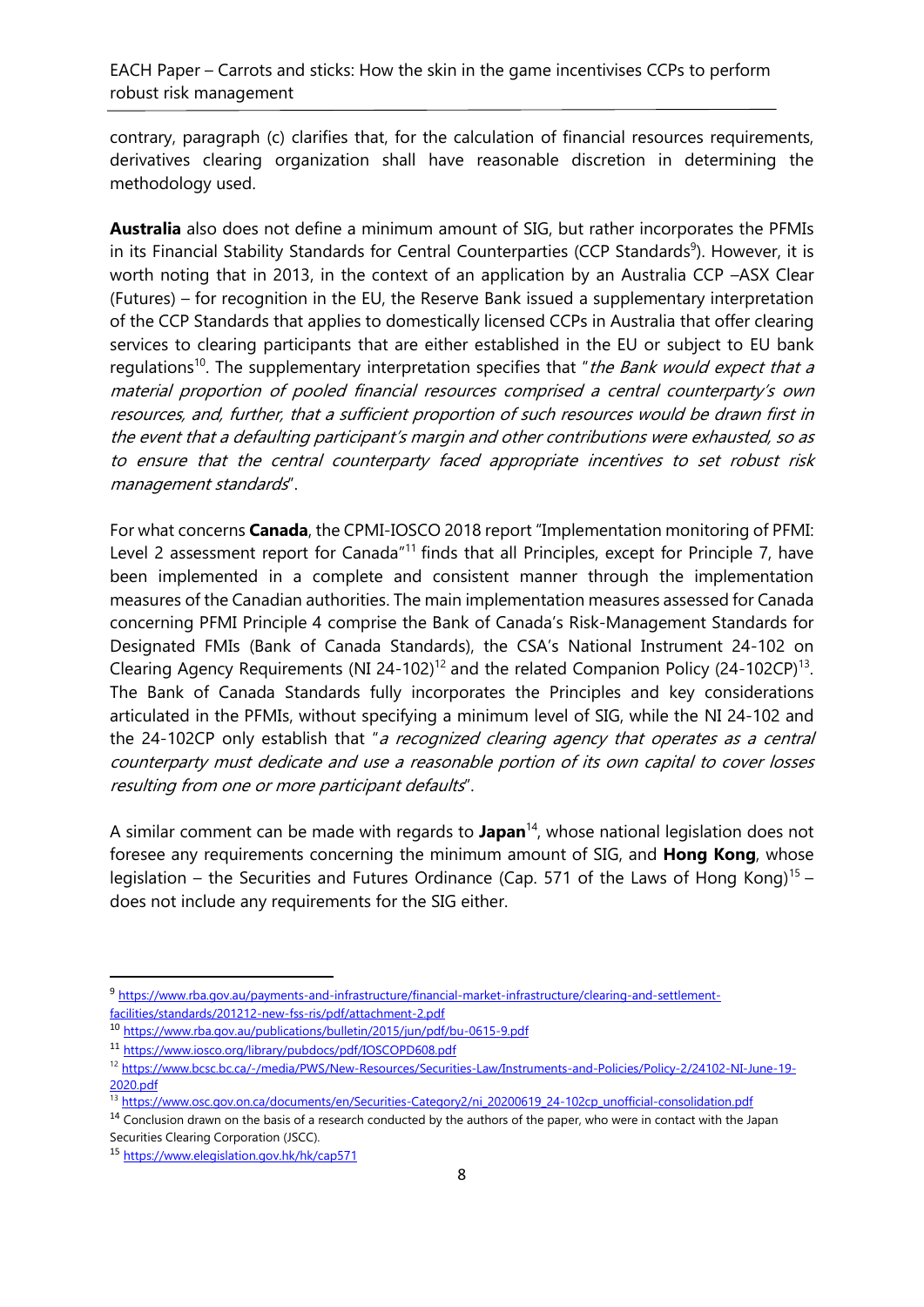The situation is instead quite different in **Singapore**<sup>16</sup>: a regulatory directive from the Monetary Authority of Singapore (MAS) establishes that each Singapore CCP needs to contribute an amount that is at least 25% of the default fund, and that 15% of this SIG must constitute a first layer.



#### **Figure 3** – Third-countries' legal requirements on SIG

# <span id="page-8-0"></span>4. Data

#### Why considering data?

Although no quantitative analysis from public authorities (e.g. ESMA Stress Tests on CCPs; European Commission's impact assessments) has suggested that the current calibration of the SIG of EU CCPs may not be appropriate, EACH is aware that an increase in the level of SIG has been called for by a number of stakeholders, arguing that in order to ensure proper risk management the amount of SIG should correspond to 20% of the default fund. However, when looking at data it is easy to understand why the current calibration of the EU CCPs' contribution to the default management well serves its purpose.

### Could a higher SIG improve CCP risk management?

As mentioned in Section 2, SIG is an incentive for CCPs to perform robust risk management. In order to serve this purpose, the amount of SIG must be **high enough to "hurt" the CCP** should it be exhausted during the default management process. The metric "**CCP SIG vs CCP profits**" demonstrates that the current calibration of SIG fulfils this objective: EACH has indeed

<sup>&</sup>lt;sup>16</sup> Conclusion drawn on the basis of a research conducted by the authors of the paper, who were in contact with the Singapore Exchange (SGX). The regulatory directive mentioned is a bilateral directive and is not publicly available.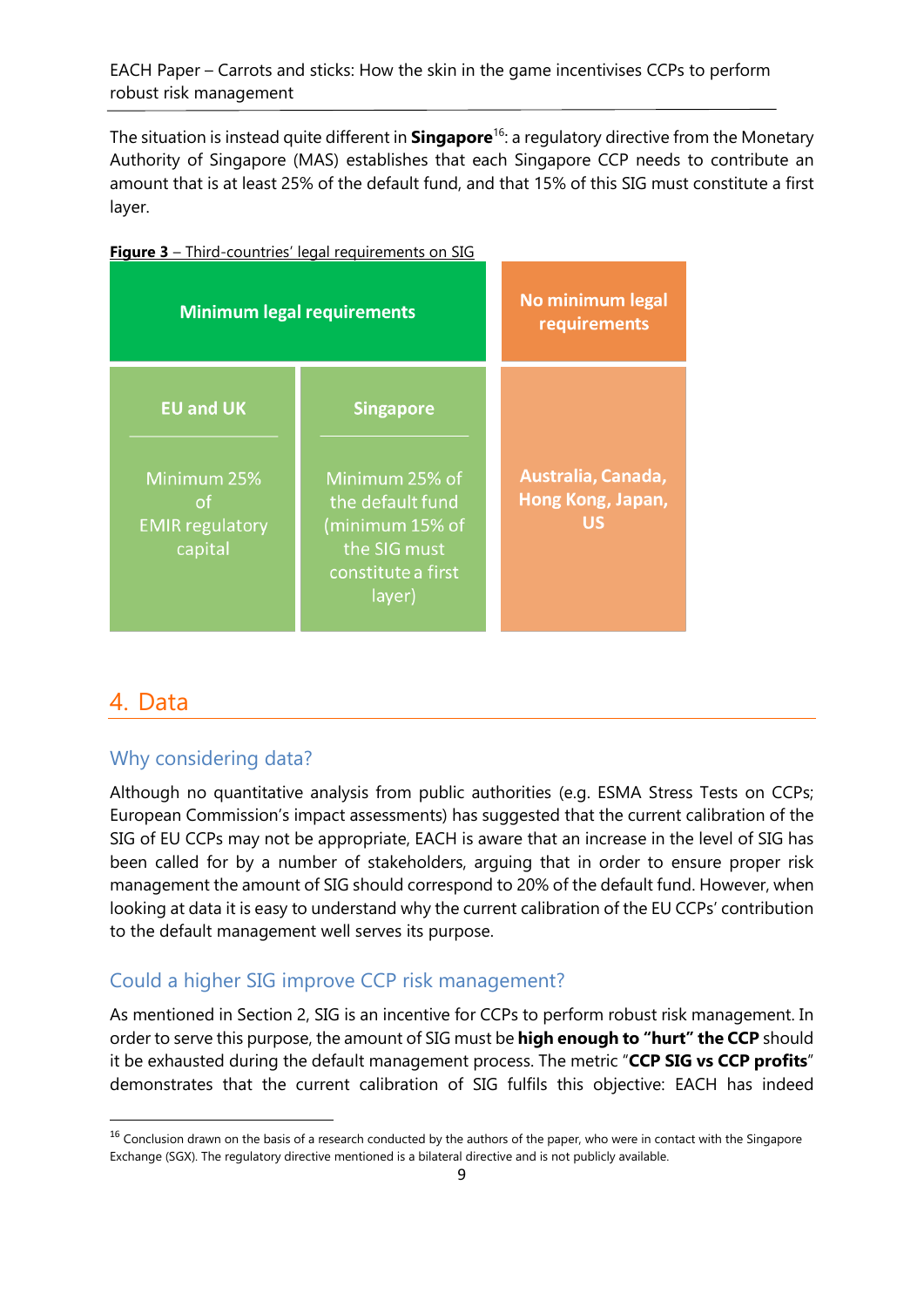calculated that, on average, the SIG of EU and UK CCPs represented, at 31 December 2019, 160% of their total profits<sup>17</sup>. This means that if a CCP were to use its SIG it would lose almost **1.6 years of profits** (see Figure 3 below).

#### **Figure 4**: CCP SIG vs CCP Profits



It is therefore clear that changing the calibration of SIG by potentially requiring CCPs to put aside a much higher amount of own resources to be employed during the default management would **hardly bring improvements to the CCPs' risk management** – as we believe that the possibility of losing about 1.6 years of profits already acts as a strong enough incentive to perform robust risk management – but would rather cause collateral damages such as making clearing more expensive and putting EU CCPs at a competitive disadvantage in the international landscape.

### Could a higher SIG contribute to a better loss absorption?

A common misconception that EACH has identified is that the SIG is sometimes seen as a loss absorbing tool, and therefore its increase would become useful in case of default of one or more clearing members. However, this is not what the SIG is designed for.

Increasing the SIG would not make much difference as **the SIG of EU and UK CCPs represents, on average, less than 0.15% of the total resources of CCPs** (i.e. initial margins, SIG, default fund, assessment powers)<sup>18</sup>, as detailed in Figure 4. While this number may look small, it is high enough to ensure that CCPs are well incentivised to perform robust risk management because, as we have already seen, exhausting the SIG would mean on average burning 1.6 years of profits for European CCPs.

In addition, it is worth pointing out that if the amount of skin in the game was to be increased to correspond to 20% of the default fund, a CCP would make a contribution<sup>19</sup> greater than any other contribution to the default fund made by its clearing member. We could than say that,

<sup>17</sup> Calculated on the basis of the CPMI-IOSCO Public Quantitative Disclosures (PQD) as of 31 December 2019

<sup>&</sup>lt;sup>18</sup> Calculated on the basis of the CPMI-IOSCO Public Quantitative Disclosures (POD) of 31 December 2019

<sup>19</sup> Calculated on the basis of the CPMI-IOSCO Public Quantitative Disclosures (PQD) of 31 December 2019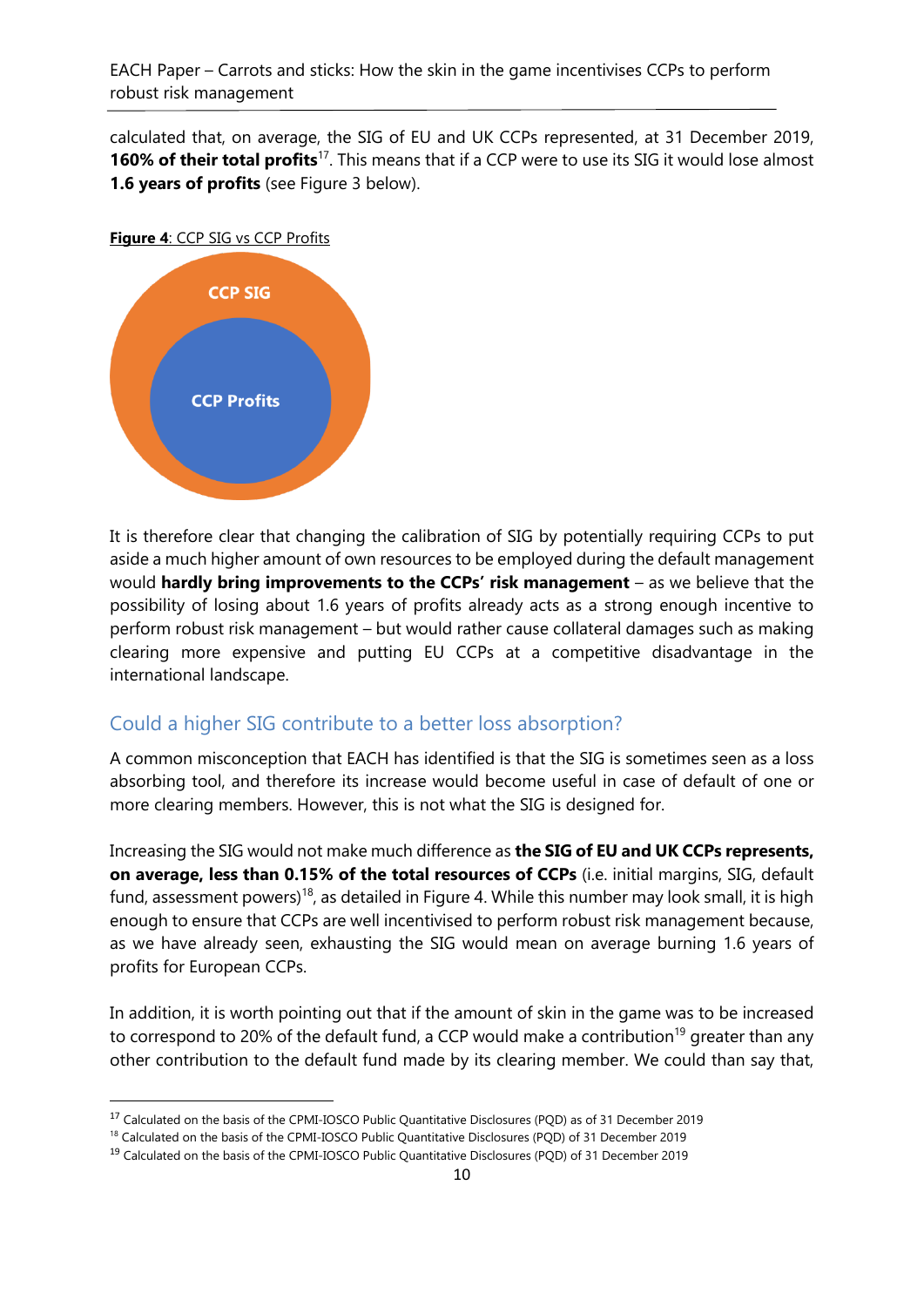in practice, the CCP would subsidize some of the default losses that the clearing members are responsible for, becoming a risk taker rather than a risk manager.





### What do CCPs consider as good incentives to perform robust risk management?

A survey was conducted among EACH Members in Q2 and Q3 2020 concerning what they deem to be appropriate incentives to perform good risk management, taking into consideration the various proposals put forward during the EU negotiations on the CCP Recovery and Resolution framework.

It is however necessary to take into account that the incentives proposed are interrelated. As an example, the loss of the SIG would be a direct hit to the CCP capital and therefore impacting executive pay/bonuses as well as reducing dividends. This, by definition, impacts the franchise value of company, and any loss of shareholders' funds will lead to consideration of the actions of the executives and the extent to which the loss could/should have been avoided. As such, it could be concluded that the real incentive for management is the first SIG as the knock-on effects of the loss of this feed through into the other areas.

The outcome of the survey is the following:

- **SIG** All of the 10 respondent EACH Members agreed that the SIG does serve as a strong incentive for CCPs to manage clearing as well as counterparty credit risk in a robust and efficient manner, e.g. by performing a conservative sizing of initial margin requirements.
- **Additional own resources (i.e. 2<sup>nd</sup> SIG)** 7 out of the 10 respondents expressed strong concerns towards the opinion – apparently popular amongst certain stakeholders – that introducing a  $2^{nd}$  layer of SIG at the beginning of the recovery phase could constitute a good incentive for CCPs to perform good risk management. The respondents argued that: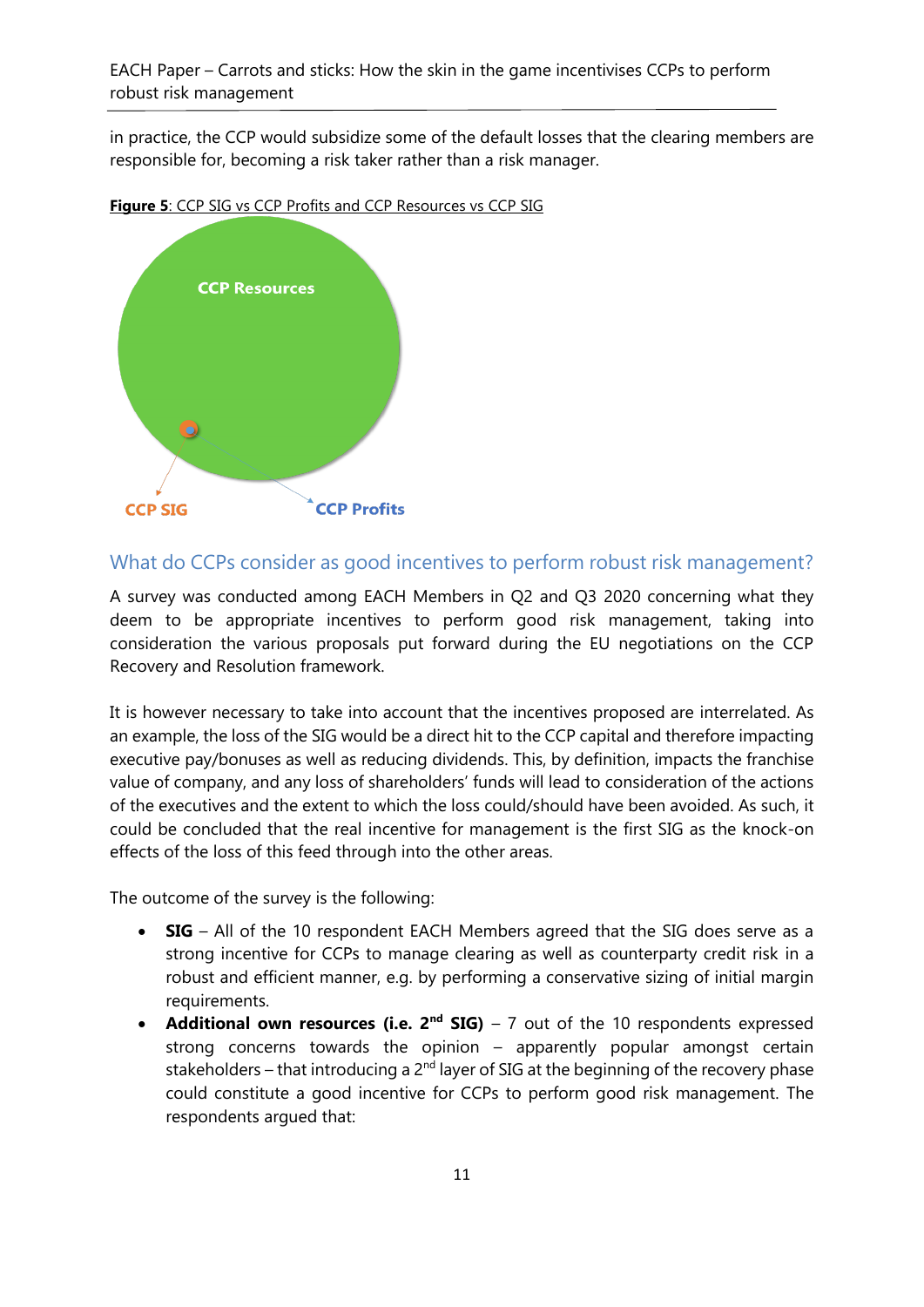- o The "first" amount, sized per existing regulation (e.g. EMIR), is sufficient, and any more would distort the incentives structure on which the clearing space is based as well as increase the cost of clearing.
- $\circ$  Adding a 2<sup>nd</sup> SIG would most probably have an adverse effect on market liquidity.
- $\circ$  The *additional* value of the 2<sup>nd</sup> SIG is questionable, since no CCP wants to enter the recovery phase as the reputational risk is too high.
- $\circ$  The disciplinary role of a 2<sup>nd</sup> SITG is controversial because a higher burden on CCPs could have the opposite effect, i.e. loosen risk management could be the result of efforts to out-weight the higher cost of capital.

In addition, those 3 respondents who were not against the idea of a  $2<sup>nd</sup>$  SIG as an additional incentive however expressed certain skepticism, arguing that the impact of the 2<sup>nd</sup> SIG on CCP risk management would be very little.

- **Potential restrictions of payment of executives' bonuses** There were different views among respondents regarding this possibility, with 5 Members considering such restrictions as a possible incentive and 5 Members that were of the opposite idea. However, the comments received point that Article 26 of EMIR already requires CCPs to 'adopt, implement and maintain a remuneration policy which promotes sound and effective risk management and which does not create incentives to relax risk standards'. One respondent in particular pointed out that restricting the payment of executives' bonuses could serve as an additional incentive, but its use should be limited to cases where the CCP has faced losses or has been put into trouble due to the Board's inadequate actions or decisions.
- **Potential restriction of payment of dividends** While 4 respondents were of the opinion that restricting the payment of dividends might serve as an additional incentive for the CCP's shareholders to make sure that the CCP's Executive Board manages risk properly, 6 respondents did not consider this option to be a good incentive to perform robust risk management, arguing that:
	- o For the purpose of proper corporate governance, it should always be the owners/shareholders' decision to pay dividends or distribute profit as long as the regulatory capital requirement of the CCP is fulfilled. CCPs act as stabilizers of the capital markets, whereby the owners provide risk capital that is subject to interest.
	- o CCPs would not pay any dividend anyway in case of a large default of one or more of their clients since the margins of CCPs are much smaller compared to banks/insurance companies.
	- o The risk absorption capacity is not related to the risk management function.
- **Reputational damage** A respondent explained that the usage of the mutual default fund causes important reputational damage and might take a CCP out of business. Hence, having sufficient level of margins to prevent this from happening is a big incentive for any CCP.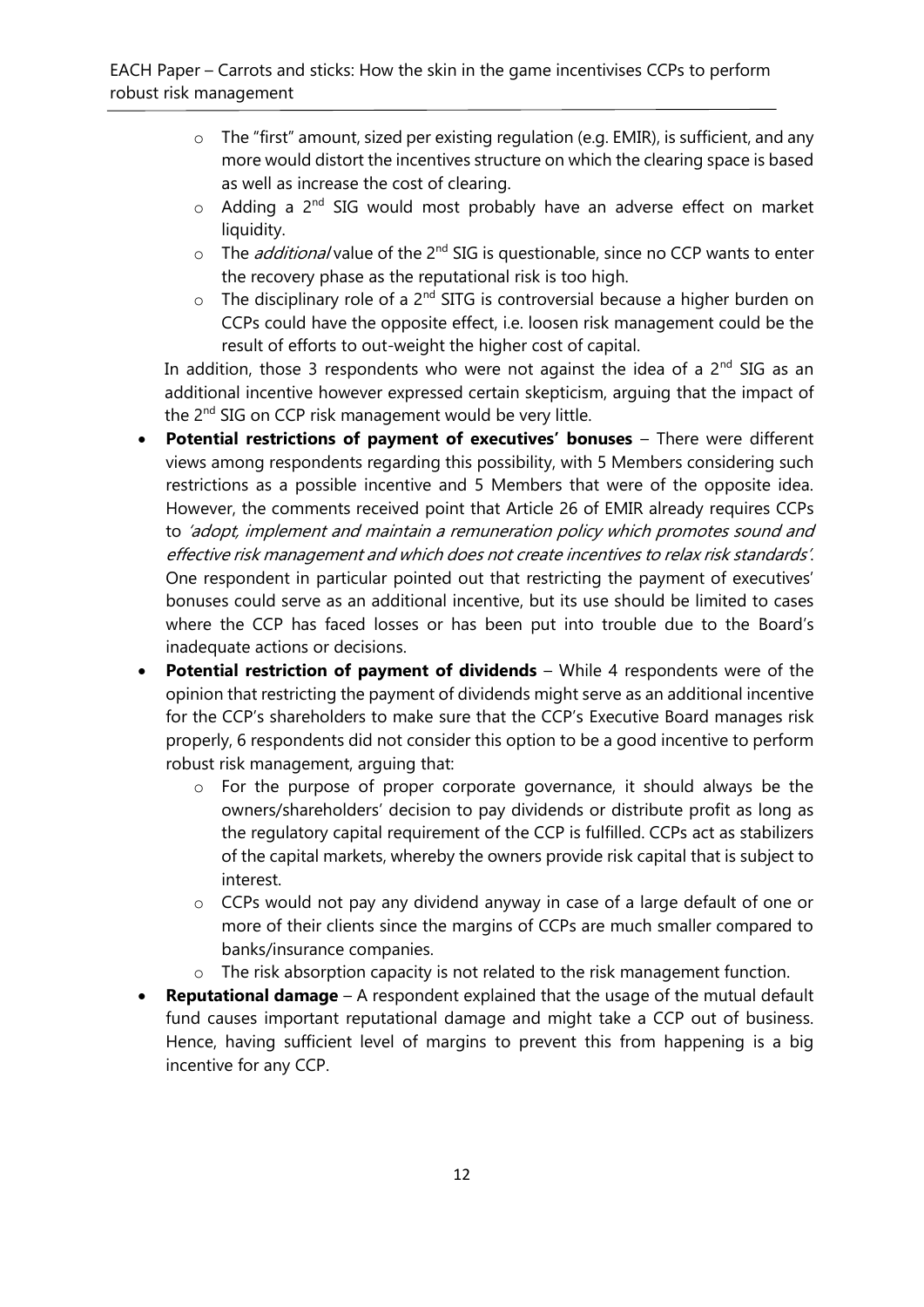# <span id="page-12-0"></span>5. Conclusion

EACH believes that SIG is an important component of the CCP's risk management structure. It ensures the CCP's prudent risk management strategies while demonstrating the correct incentive alignment between the CCP and the members for the CCP to perform optimal risk management and for the members to contribute to the default fund and default management procedures. It acts in conjunction with existing default management policies to ensure all participants act in the best interest of the market in a time of market stress.

EACH believes the calibration of SIG as defined under EMIR is proportionate to the size of the CCP, reflects the role of the CCP as a risk manager and is calculated on the capital that covers the risk that the CCP is responsible for (regulatory capital). EACH considers this calibration is sufficient in approach and in magnitude. Calibrating SIG on any other base would effectively create confusion between the role of risk manager (CCP) and the position of risk taker (clearing members), misaligning the incentives between the CCP and its clearing members.

For these reasons, EACH sees any attempt to alter the current calibration of the CCP's SIG under EMIR as a potential threat to the risk management benefits provided by CCPs, which were crucial to contain the recent financial crisis.

- END -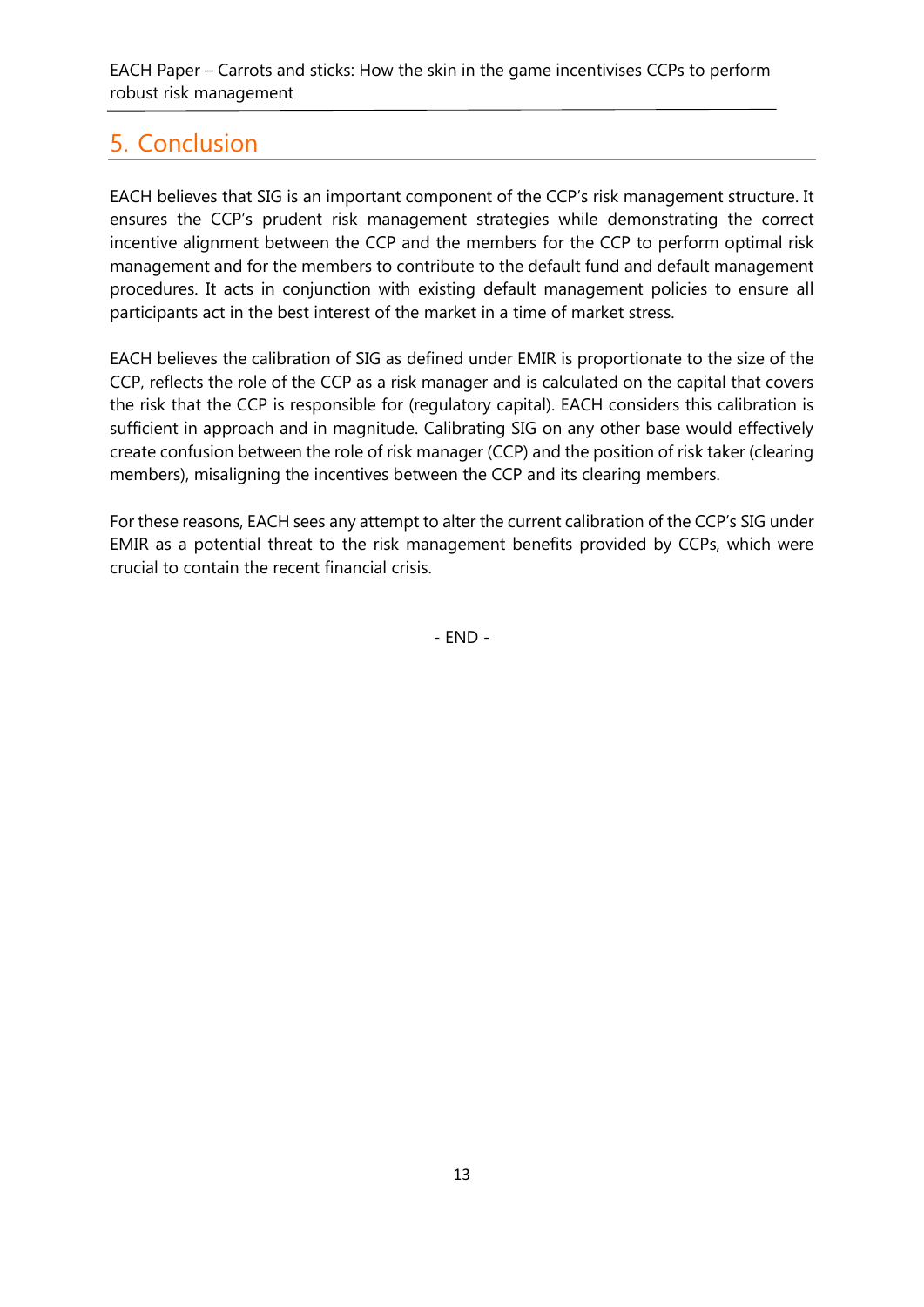# Appendix 1 - Resources

<span id="page-13-0"></span>

| <b>Body</b>                               | <b>Date</b>      | <b>Title</b>                                                                                                                                                                                                                        | <b>Contents/Key elements</b>                                                                                                                       |
|-------------------------------------------|------------------|-------------------------------------------------------------------------------------------------------------------------------------------------------------------------------------------------------------------------------------|----------------------------------------------------------------------------------------------------------------------------------------------------|
| CPMI-IOSCO                                | April 2012       | Principles for financial market<br>infrastructures                                                                                                                                                                                  | 3.0 - Principles for financial market infrastructures<br>$\bullet$<br>Credit and liquidity risk management<br>$\circ$<br>Principle 4 - Credit Risk |
| Official Journal of the<br>European Union | <b>July 2012</b> | Regulation (EU) No 648/2012<br>of the European Parliament<br>and of the Council of 4 July<br>2012 on OTC derivatives,<br>central counterparties and<br>trade repositories                                                           | <b>EMIR Article 16</b><br>$\bullet$<br><b>EMIR Article 43</b>                                                                                      |
| <b>ESMA</b>                               | September 2012   | Draft technical standards<br>under the Regulation (EU) No<br>648/2012 of the European<br>Parliament and of the Council<br>of 4 July 2012 on OTC<br>Derivatives, CCPs and Trade<br>Repositories                                      | IV. Central counterparties<br><b>IV.IX Default waterfall</b><br>$\Omega$<br>Paragraph 227                                                          |
| Official Journal of the<br>European Union | December 2012    | <b>Commission Delegated</b><br>Regulation (EU) No 153/2013<br>of 19 December 2012<br>supplementing Regulation<br>(EU) No 648/2012 of the<br><b>European Parliament and of</b><br>the Council with regard to<br>requlatory technical | Article 35 of the EMIR RTS 153/2013                                                                                                                |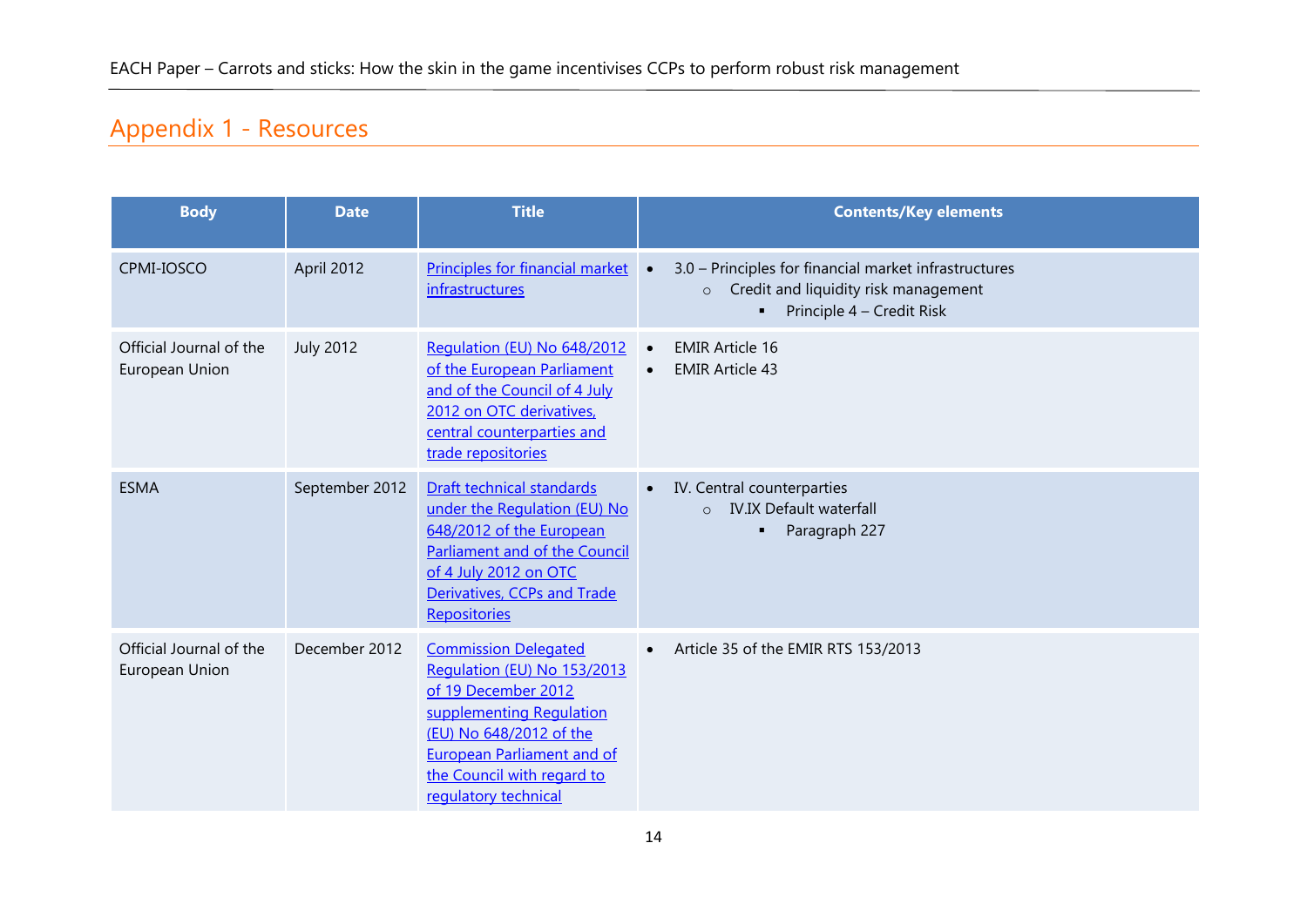|                                                                 |               | standards on requirements<br>for central counterparties                                                       |                                                                                                                                                                                                                                                                                                                                                                   |
|-----------------------------------------------------------------|---------------|---------------------------------------------------------------------------------------------------------------|-------------------------------------------------------------------------------------------------------------------------------------------------------------------------------------------------------------------------------------------------------------------------------------------------------------------------------------------------------------------|
| Reserve Bank of<br>Australia                                    | December 2012 | <b>Financial Stability Standards</b><br>for Central Counterparties                                            | <b>CCP Standards</b><br>$\bullet$<br>Standard 4: Credit risk<br>$\circ$                                                                                                                                                                                                                                                                                           |
| Reserve Bank of<br>Australia                                    | June 2015     | Skin in the Game - Central<br><b>Counterparty Risk Controls</b><br>and Incentives                             | Regulatory requirements<br>$\bullet$                                                                                                                                                                                                                                                                                                                              |
| <b>European Association</b><br>of CCP Clearing<br><b>Houses</b> | December 2015 | <b>EACH Presentation: What is</b><br>Clearing?                                                                | What is clearing?<br>$\bullet$<br>How does clearing work?<br>$\bullet$<br>What happens in practice when a CCP declares a clearing member in default?                                                                                                                                                                                                              |
| CPMI-IOSCO                                                      | June 2017     | <b>Resilience of central</b><br>counterparties (CCPs):<br>Further quidance on the<br><b>PFMI</b>              | Guidance<br>$\bullet$<br>Losses related to a participant's default<br>$\circ$                                                                                                                                                                                                                                                                                     |
| CPMI-IOSCO                                                      | August 2018   | <b>Implementation monitoring</b><br>of PFMI: Level 2 assessment<br>report for Canada                          | 4.2.2 - Central Counterparties<br>Principle 4<br>$\circ$                                                                                                                                                                                                                                                                                                          |
| <b>Commodity Futures</b><br><b>Trading Commission</b>           | January 2020  | <b>Derivatives Clearing</b><br><b>Organization General</b><br><b>Provisions and Core</b><br><b>Principles</b> | § 39.11 - Financial resources                                                                                                                                                                                                                                                                                                                                     |
| <b>British Columbia</b><br>Securities Commission                | June 2020     | National Instrument 24-102 -<br><b>Clearing Agency</b><br>Requirements                                        | Part 1 – Definitions, interpretation and application<br>$\bullet$<br>Part 2 - Clearing Agency recognition or exemption from Recognition<br>$\bullet$<br>Part 3 - PFMI principles applicable to recognized Clearing Agencies<br>$\bullet$<br>Part 4 - Other requirements of recognized Clearing Agencies<br>Part 5 - Books and records and legal entity identifier |